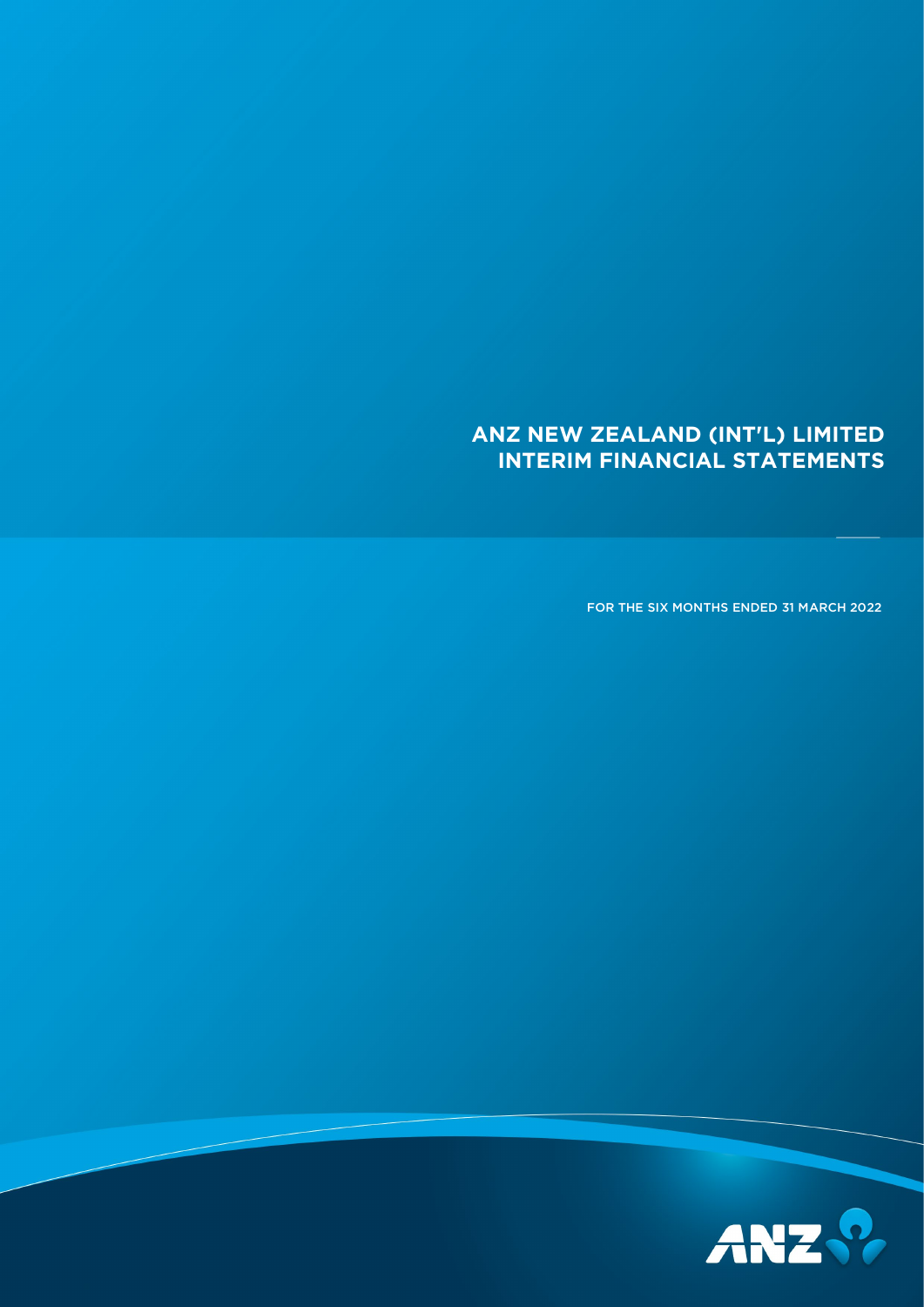# **INTERIM FINANCIAL STATEMENTS**

# **STATEMENT OF COMPREHENSIVE INCOME**

|                                                  | 2022  | 2021           |
|--------------------------------------------------|-------|----------------|
| For the six months ended 31 March<br><b>Note</b> | NZ\$m | NZ\$m          |
| Interest income                                  | 129   | 146            |
| Interest expense                                 | (125) | (142)          |
| Profit before credit impairment and income tax   | 4     | $\overline{4}$ |
| Credit impairment release / (charge)             | (2)   |                |
| Profit before income tax                         |       | 6              |
| Income tax expense                               | (1)   | (1)            |
| Profit for the period                            |       |                |

There are no items of other comprehensive income.

### **BALANCE SHEET**

|                             |                | 31 Mar 22      | 30 Sep 21 |
|-----------------------------|----------------|----------------|-----------|
| As at                       | Note           | NZ\$m          | NZ\$m     |
| Assets                      |                |                |           |
| Due from the Parent Company | $\overline{2}$ | 20,396         | 21,218    |
| Total assets                |                | 20,396         | 21,218    |
| Liabilities                 |                |                |           |
| Commercial paper            |                | 4,899          | 4,432     |
| Current tax liabilities     |                | $\overline{2}$ |           |
| Debt issuances              | 3              | 15,480         | 16,771    |
| <b>Total liabilities</b>    |                | 20,381         | 21,204    |
| Net assets                  |                | 15             | 14        |
| Equity                      |                |                |           |
| Retained earnings           |                | 15             | 14        |
| <b>Total Equity</b>         |                | 15             | 14        |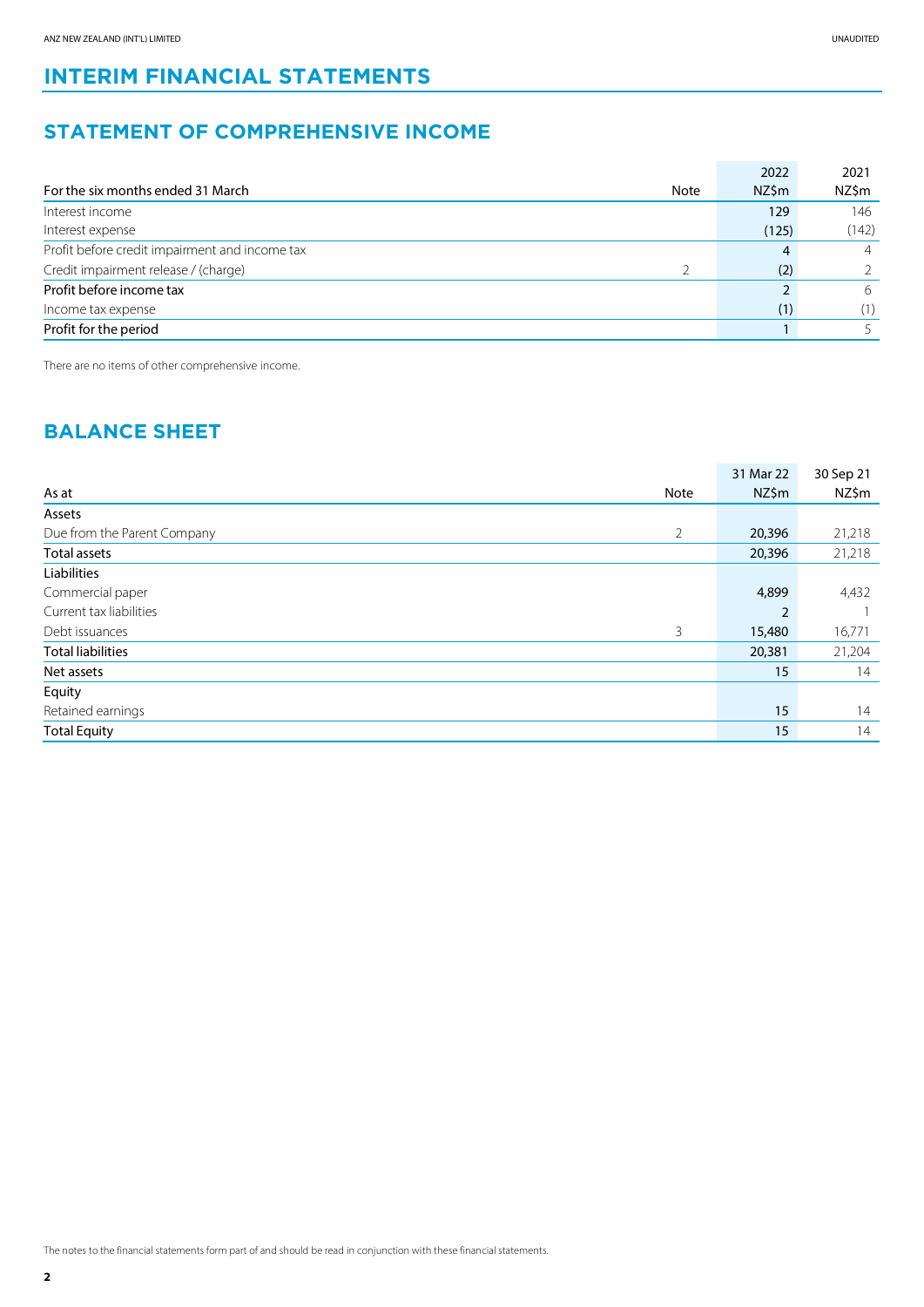|                                                             | 2022    | 2021    |
|-------------------------------------------------------------|---------|---------|
| For the six months ended 31 March                           | NZ\$m   | NZ\$m   |
| Cash flows from operating activities                        |         |         |
| Interest received                                           | 140     | 157     |
| Interest paid                                               | (136)   | (153)   |
| Income taxes paid                                           |         | (1)     |
| Net cash flows provided by operating activities             | 4       | 3       |
| Cash flows from investing activities                        |         |         |
| Decrease / (increase) in due from the Parent Company        | 384     | (474)   |
| Net cash flows provided by / (used in) investing activities | 384     | (474)   |
| Cash flows from financing activities                        |         |         |
| Proceeds from issue of debt issuances                       | 2,680   |         |
| Increase in commercial paper                                | 532     | 1,859   |
| Redemption of debt issuances                                | (3,600) | (1,388) |
| Net cash flows provided by / (used in) financing activities | (388)   | 471     |
| Net change in cash and cash equivalents                     |         |         |
| Cash and cash equivalents at beginning of the period        |         |         |
| Cash and cash equivalents at end of the period              |         |         |

# **STATEMENT OF CHANGES IN EQUITY**

|                                   | 2022  | 2021  |
|-----------------------------------|-------|-------|
| For the six months ended 31 March | NZ\$m | NZ\$m |
| Total equity (retained earnings)  |       |       |
| Opening balance                   | 14    | 6     |
| Profit for the period             |       |       |
| Closing balance                   | 15    |       |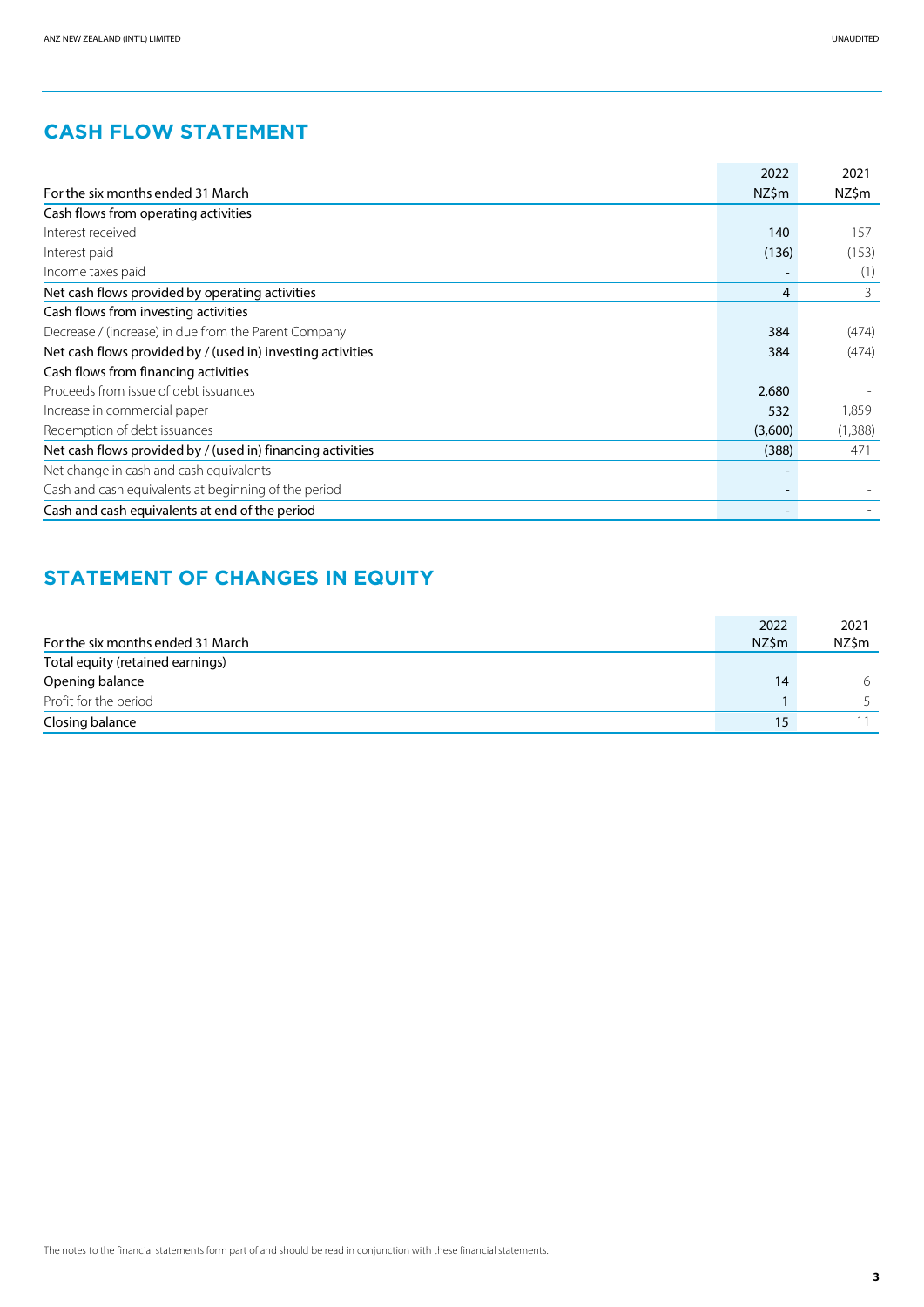# **NOTES TO THE FINANCIAL STATEMENTS**

#### 1. SIGNIFICANT ACCOUNTING POLICIES

#### Statement of compliance

These interim financial statements have been prepared in accordance with New Zealand Generally Accepted Accounting Practice (NZ GAAP) as applicable to interim financial statements. ANZ New Zealand (Int'l) Limited (the Company) is a publicly accountable for-profit entity for the purposes of complying with NZ GAAP.

These financial statements comply with NZ IAS 34 *InterimFinancial Reporting* and IAS 34 *Interim Financial Reporting*, and should be read in conjunction with the financial statements for the year ended 30 September 2021.

These financial statements were approved by the Board of Directors on 9 May 2022.

#### Use of estimates and assumptions

The preparation of these interim financial statements requires the use of management judgement, estimates and assumptions that affect reported amounts and the application of policies. The estimates and associated assumptions are based on historical experience and various other factors that are believed to be reasonable. Actual results may differ from these estimates.

*Allowance for expected credit losses and coronavirus (COVID-19) pandemic*

During the six months ended 31 March 2022 the collectively assessed allowance for expected credit losses (ECL) increased by NZ\$2 million, mainly reflecting changes in maturity profile of amounts due from the Parent Company since 30 September 2021.

The continuing impact of COVID-19, heightened geopolitical tensions across the globe, sanctions on Russia in respect of Ukraine, significant global supply chain issues, commodity price pressures, and how governments, businesses and consumers respond remain uncertain. This uncertainty is reflected in the Company's assessment of expected credit losses, which is subject to a number of management judgements and estimates.

Actual economic conditions are likely to be different from those forecast since anticipated events frequently do not occur as expected, and the effect of those differences may significantly impact ECL.

#### Basis of measurement

These interim financial statements have been prepared on a going concern basis in accordance with historical cost concepts.

#### Presentation currency and rounding

The amounts contained in the financial statements are presented in millions of New Zealand dollars.

#### Changes in accounting policies

Debt issuances are now presented including accrued interest, and accrued interest as at 30 September 2021 of NZ\$9m has been reclassified to debt issuances.

All other accounting policies applied by the Company are consistent with those applied and disclosed in the previous full year financial statements.

#### 2. RELATED PARTY TRANSACTIONS

Commercial paper and debt issuances are guaranteed by the Parent Company. Debt issuances, other than covered bonds, are otherwise unsecured and rank equally with other unsecured liabilities.

Amounts due from the Parent Company are lent on similar terms as the underlying funding raised, and are net of an allowance for ECL of NZ\$10 million (30 September 2021: NZ\$8 million).

#### Covered Bonds

As at 31 March 2022, covered bonds of NZ\$4,004 million (30 September 2021: NZ\$4,212 million) included in debt issuances were guaranteed by ANZNZ Covered Bond Trust Limited as trustee of ANZNZ Covered Bond Trust (the Trust) under the terms of the Parent Company's covered bond programme.

Substantially all of the assets of the Trust are made up of certain housing loans and related securities originated by the Parent Company which are security for the guarantee by ANZNZ Covered Bond Trust Limited astrustee of the Trust of issuances of covered bonds by the Company, or the Parent Company, from time to time. The assets of the Trust are not available to creditors of the Company or the Parent Company, although the Company or the Parent Company (or its liquidator or statutory manager) may have a claim against the residual assets of the Trust (if any) after all prior ranking creditors of the Trust have been satisfied.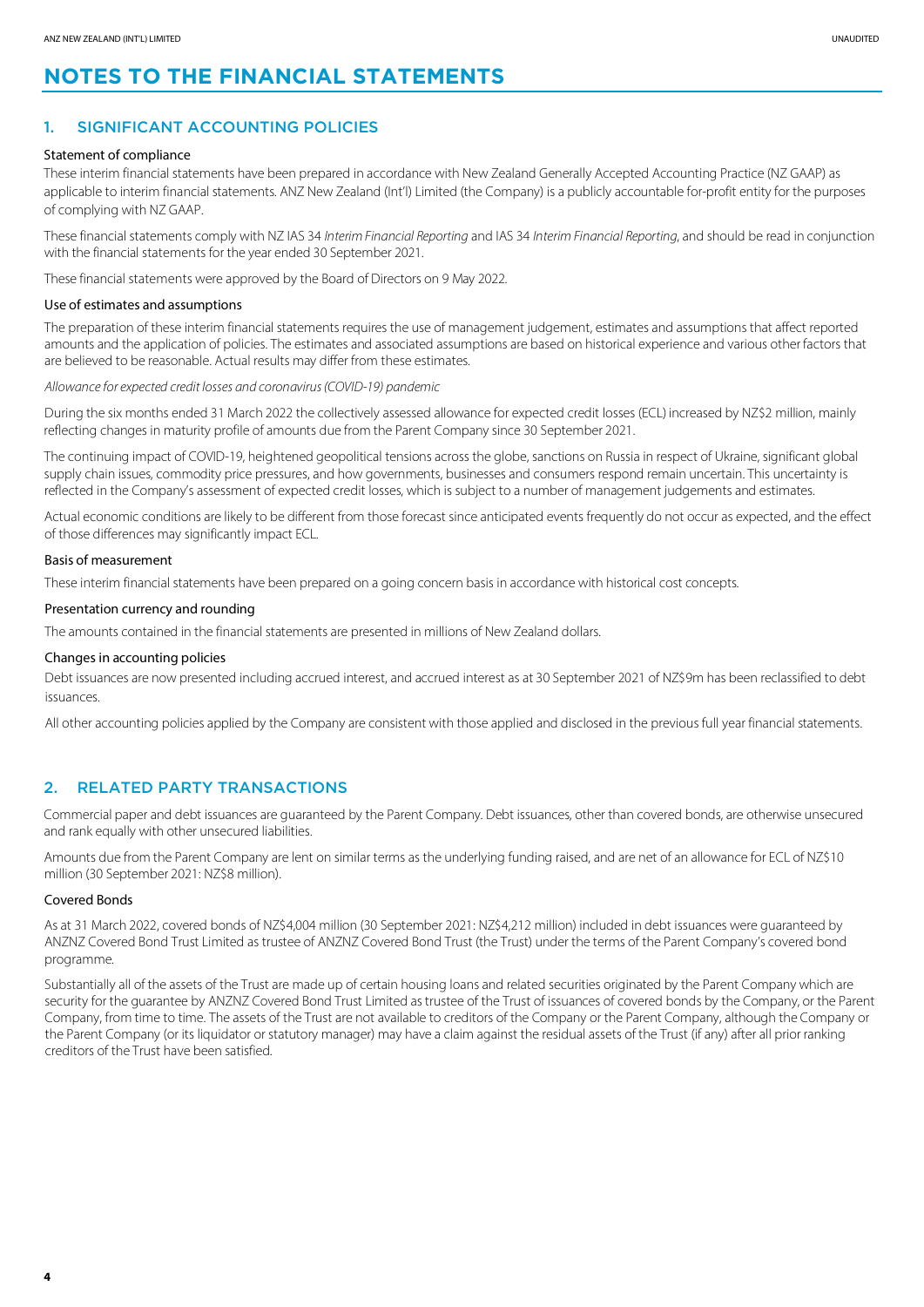#### 3. DEBT ISSUANCES

|                        | 31 Mar 22 | 30 Sep 21 |
|------------------------|-----------|-----------|
|                        | NZ\$m     | NZ\$m     |
| U.S. medium-term notes | 7,556     | 7,645     |
| Euro medium-term notes | 3,920     | 4,914     |
| Covered bonds          | 4.004     | 4,212     |
| Total debt issued      | 15,480    | 16.771    |

#### 4. FAIR VALUE MEASUREMENTS

#### Financial assets and financial liabilities not measured at fair value

No assets or liabilities are carried at fair value. Below is a comparison of the carrying amounts as reported on the balance sheet and fair value of financial asset and liability categories other than those categories where the carrying amount is considered a reasonable approximation of fair value:

|                              | 31 Mar 22                   |                     | 30 Sep 21                   |                     |
|------------------------------|-----------------------------|---------------------|-----------------------------|---------------------|
|                              | Carrying<br>amount<br>NZ\$m | Fair value<br>NZ\$m | Carrying<br>amount<br>NZ\$m | Fair value<br>NZ\$m |
| <b>Financial assets</b>      |                             |                     |                             |                     |
| Due from Parent Company      | 20,396                      | 20,010              | 21,218                      | 21,629              |
| <b>Financial liabilities</b> |                             |                     |                             |                     |
| Commercial paper             | 4,899                       | 4,892               | 4,432                       | 4,433               |
| Debt issuances               | 15,480                      | 15,101              | 16,771                      | 17,181              |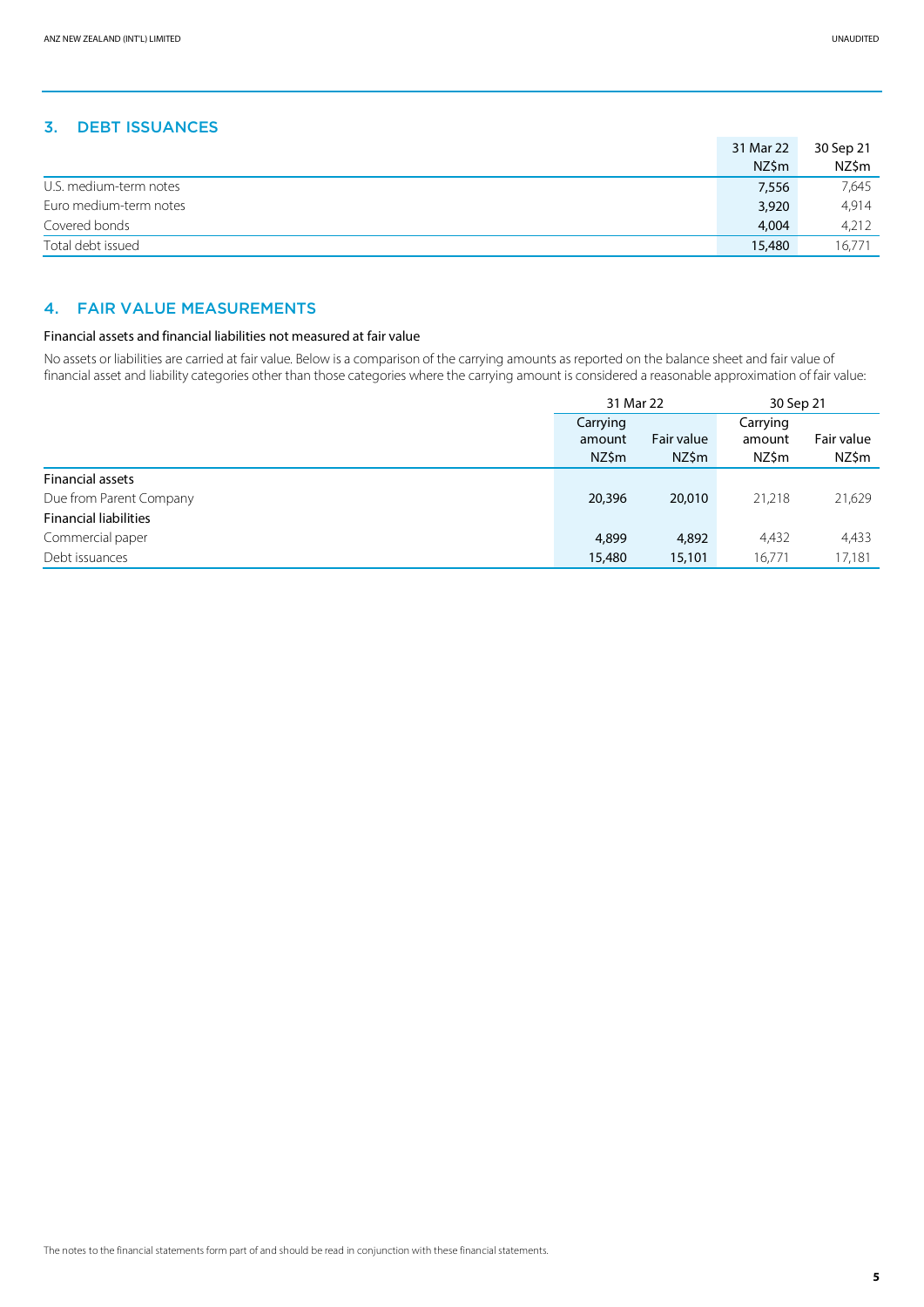

# Independent Review Report

To the shareholder of ANZ New Zealand (Int'l) Limited

#### **Report on the interim financial statements**

#### **Conclusion**

We have completed a review of the accompanying interim financial statements which comprise:

- the balance sheet as at 31 March 2022;
- the statements of comprehensive income, changes in equity and cash flows for the six month period then ended; and
- notes, including a summary of significant accounting policies and other explanatory information.

Based on our review, nothing has come to our attention that causes us to believe that the interim financial statements on pages 2 to 5 do not:

- i. present fairly in all material respects ANZ New Zealand (Int'l) Limited's (the 'Company') financial position as at 31 March 2022 and its financial performance and cash flows for the six month period ended on that date; and
- ii. comply with NZ IAS 34 *Interim Financial Reporting* and IAS 34 *Interim Financial Reporting*.



A review of the interim financial statements in accordance with NZ SRE 2410 *Review of Financial Statements Performed by the Independent Auditor of the Entity* ("NZ SRE 2410") is a limited assurance engagement. The auditor performs procedures, consisting of making enquiries, primarily of persons responsible for financial and accounting matters, and applying analytical and other review procedures.

As the auditor of ANZ New Zealand (Int'l) Limited, NZ SRE 2410 requires that we comply with the ethical requirements relevant to the audit of the annual financial statements.

Our firm has also provided other services to the Company in relation to prospectus reviews and assurance services. These matters have not impaired our independence as reviewer of the Company. The firm has no other relationship with, or interest in, the Company.

#### **Use of this Independent review report**  $222$

This report is made solely to the shareholder as a body. Our review work has been undertaken so that we might state to the shareholder those matters we are required to state to them in the Independent Review Report and for no other purpose. To the fullest extent permitted by law, we do not accept or assume responsibility to anyone other than the shareholder as a body for our review work, this report, or any of the opinions we have formed.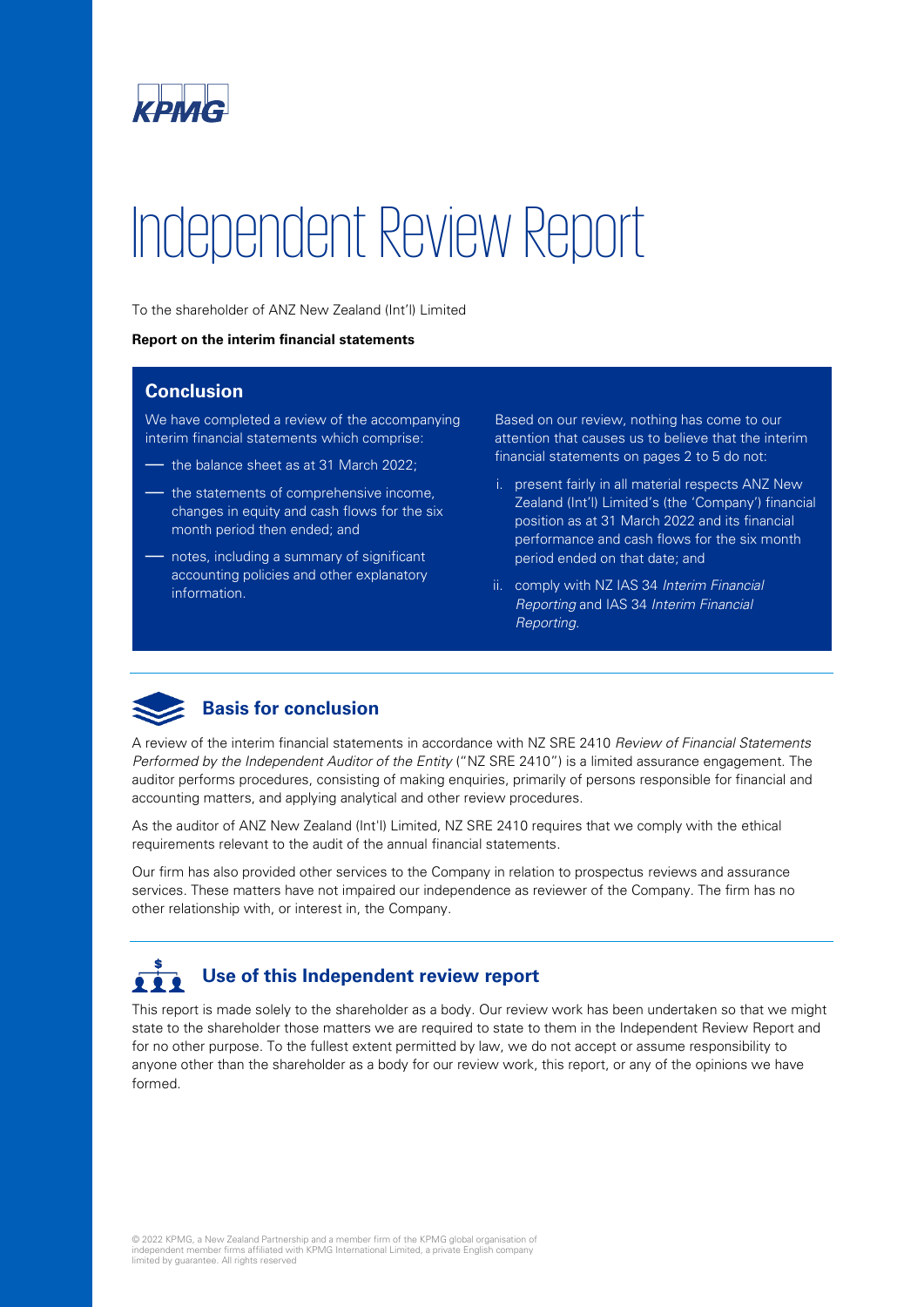

# **Responsibilities of the Directors for the interim financial statements**

The Directors, on behalf of the Company, are responsible for:

- the preparation and fair presentation of the interim financial statements in accordance with NZ IAS 34 *Interim Financial Reporting* and IAS 34 *Interim Financial Reporting*;
- implementing necessary internal control to enable the preparation of interim financial statements that is fairly presented and free from material misstatement, whether due to fraud or error; and
- assessing the ability to continue as a going concern. This includes disclosing, as applicable, matters related to going concern and using the going concern basis of accounting unless they either intend to liquidate or to cease operations, or have no realistic alternative but to do so.

# **Auditor's responsibilities for the review of the interim financial statements**

Our responsibility is to express a conclusion on the interim financial statements based on our review. We conducted our review in accordance with NZ SRE 2410 issued by the New Zealand External Reporting Board. NZ SRE 2410 requires us to conclude whether anything has come to our attention that causes us to believe that the interim financial statements are not prepared, in all material respects, in accordance with NZ IAS 34 *Interim Financial Reporting* and IAS 34 *Interim Financial Reporting*.

The procedures performed in a review are substantially less than those performed in an audit conducted in accordance with International Standards on Auditing (New Zealand). Accordingly we do not express an audit opinion on these interim financial statements

This description forms part of our Independent review report.

# KPMG

KPMG Auckland 9 May 2022